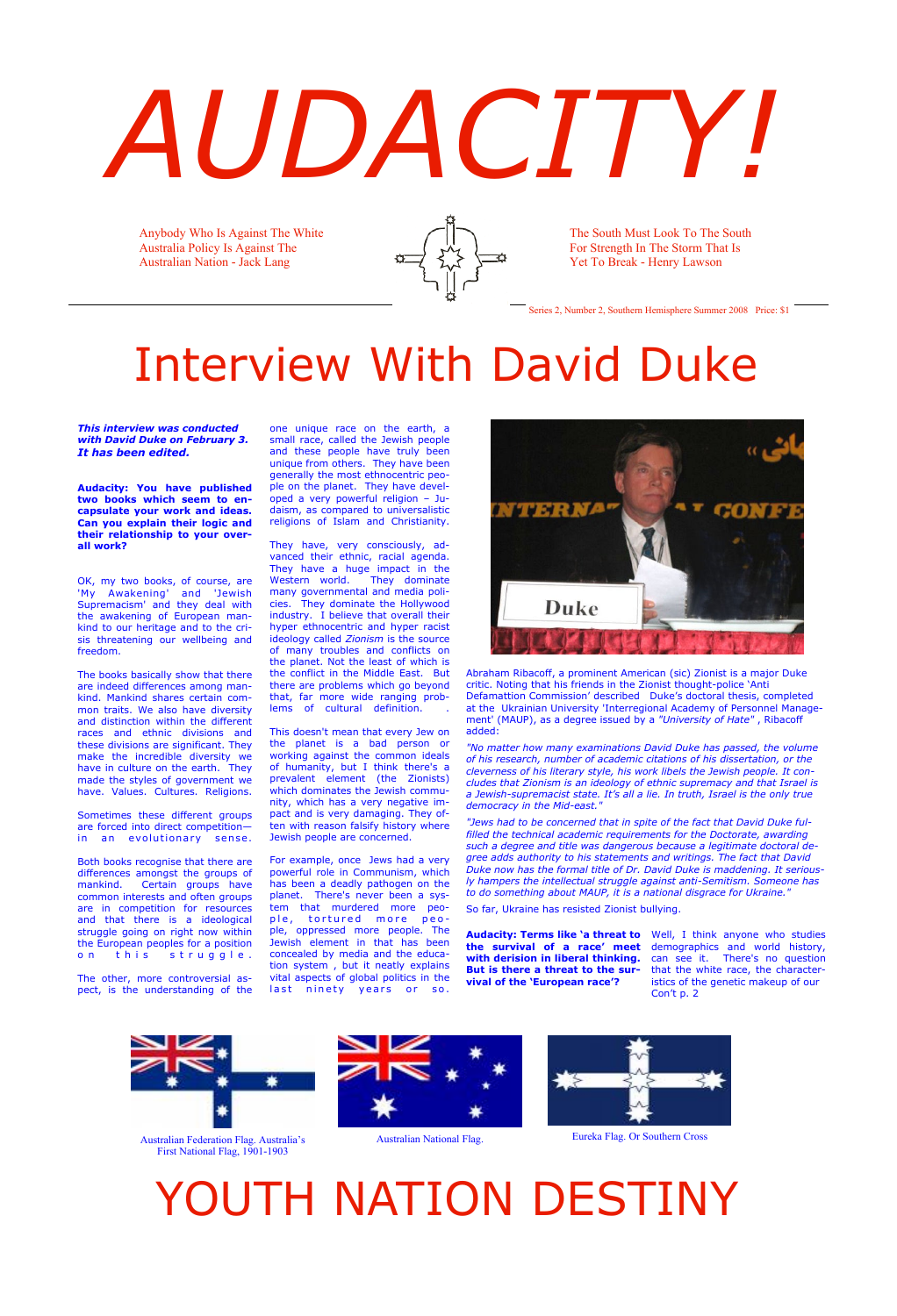people, are in a very dangerous survival-situation, a crisis.

If it continues, with low birth rates, continued mass immigration to the white nations and intermarriage and other factors, there's no question that our people will cease to exist. The qualities of our people will be lost. I think it would be tragic. I think that whatever anyone wants to say, there's a lot of anti European hate literature and ideas and we are constantly attacked collectively.

I see a very strong movement for European heritage and culture. I think politically, frankly, as ironic as it may sound, Eastern Europe is probably the freest part of Europe. Things will be said there that will not be said elsewhere - like the Zionist domination of the media mainly the Ameri- can media. I think people around the world know but nobody in the western world is able to discuss it. Of course, the Jewish role in the media has had a great impact on the Iraq War, the so-called War on Terror and I believe this to be something truly important in discussing the bloodshed, murder, destruction and the hidden Zionist agenda.

#### **Audacity: You have spent time in Eastern Europe. Do you see there a positive movement for a Euro cultural revival? How does it relate to other movements of Euro-renaissance?**

#### I think that the fact that we went into Iraq and the world tolerated us going into Iraq is evidence again of the control of the media, primarily one which really is under the thumb of the Jewish extremists. The war was not about America. It was never about America. It was only about fighting Israel's enemies. This was true from the very beginning. Nor did we have to invade Iraq to get Iraqi oil. Iraq was more than willing to sell oil at bargain prices. We can't get any more oil out of this war. If we look at the price of oil today, what it's costing the people of the United States and the civil destruction the war has cost. It's cost at least a trillion dollars and it's going to cost billions more in medical care.

#### **Audacity: Why did you oppose the US invasion of Iraq? How do you conceive US policy in the Moslem and Arab worlds?**

I opposed the invasion of Iraq for a number of reasons. First, I oppose the war in Iraq because I think that war should be a last resort to keep people from clear aggression. To declare war on Iraq turned out to be totally immoral. Iraq was no threat to the United States.

There's only one threat that exists to Europe and America. That threat is massive immigration. If we have a demographic change in Europe and Europe goes from the white Christian origin to an Arabic or Muslim majority, or to a significant minority, there will be tremendous social conflict and other problems and eventually the total destruction of the very foundations of our European civilization.

That's a problem which has not been created from the external forces, but that's been a problem from those who opened the borders. That's our responsibility. You can't blame someone for immigrating for a better living. But certainly every nation has the right to preserve its borders and have that population reflect its values, culture, education and the rest of it. Militarily, there is no serious, credible threat to us from the Islamic world in general.

Of course, time proved me correct on that, as well as others who argued the evidence was overwhelming – *and the evidence was overwhelming* - that Saddam had no weapons of mass destruction. We offered a \$25 million reward, if someone would come forward and tell us where any of these thousands of tons of weapons could be buried and of course that would take many thousands of people to be involved in burying and hiding stockpiles of weapons. Yet not a single person could come up with a location and no weapons caches could be found within Iraq, this too despite hundreds of inspectors on the ground searching in Iraq.

If Iran did want to use an atomic bomb - they'd know there'd be an instant response. Islamic Pakistan already has one. And if there's any other country which has one, they would know if they ever did explode a bomb in a European city, in an American city, or Australia, there'd be incredible devastation in return. More than they could possibly imagine. I think that's a big deterrent. Same way that Russia had a deterrent threat if they were to attack America.

We've had tens of thousands of Americans who were wounded, maimed. Thousands dead. We've certainly improved and increased the power and condition of groups like al-Qaeda and the other radical groups. We have increased hatred. We have increased the prospects of war. We have literally caused the deaths of tens of thousands of people. That's why I continue to oppose our involvement in Iraq.

> I think there's a big potential in the United States and I think there's potential in Europe, Australia and all over the world. I've lectured all over the world and I believe that my representing the preserving of western Christian civilization and western culture. I think that the great majority of people here, people wherever they live in the world, are in favour of that. People everywhere are overwhelmingly opposed to open borders and immigration to our countries. I think people everywhere realize that the Hollywood entertainment industry is not giving our children a good moral base. I don't think it's a proper way for our folks to grow. I think most people agree on all these things. I think 'yes', the prospects are great for a mass new movement in not just America but in every nation of European ethnic settlement.

#### **Audacity: A view has grown that there is some 'Islamic challenge' to European civilization. True or false?**

sentment of the world. I think of America as a superpower, as an empire, that not only harms much of the world, but it harms the American people as well.

It's unbelievable that we have Americans who can't get medical care or afford college education. We have Americans living in terrible conditions even with our imperial wealth. America's got a lot of internal problems.

people in every aspect. In every Australian policy, especially foreign policy. I think that it's negative to Australian interests and to American interests that we have this small Neocon minority which exists in the Democratic Party as well as the Republicans. I think it's very important for people in Australia to have a foreign policy that's completely your own and not determined by any other country, especially the United States.

Well, I hope to put out some more books and material. Lecture as long as I'm physically able and as long as I breathe. I think that this effort is very critical to this struggle. I don't think there's anything more important to do.

**Audacity: In your travels in the Middle East, what message have you given to audiences there? How have you, as an American, been received?**

You know the reason why the great nation of Australia and others exist because our people have struggled. We're incredibly creative, constructive people over many, many centuries. All their struggles and their sacrifices to make great nations, great literature and the great architecture and the values of and other achievements of our society. We appear now to struggle for our very existence. I don't want to see all those sacrifices a b a n d o n e d o r w a sted.

I have spoken in a number of places and the reception has been incredible. I have always been honest and have told them of the Zionist lobby and their power in America. But, at the same time, I've told them that I'm in favour of preserving my own particular country, as a European culture. That I want to conserve our faith and heritage. In very stark terms, I told them that every genuine American man, woman and child would want to preserve it.

I said we also have a lot in common really. We both believe in the same thing. We value our freedom to be ourselves. We don't want anyone to control us. We both see the danger of radical Jewish extremism - Zionism. At the same time, certainly, every people have a right to live and be preserved. You have that right and we Europeans, have that right. I think any human being could and does understand the fact that every people wants to preserve itself and should have the right to preserve itself.

I have generally received standing ovations from large audiences.

#### **Audacity: We note that prominent US politicians condemn you by name. What does this mean for your function in American politics?**

Well, the establishment has fought my political rise all along. The entire establishment came out against me. Most people elected me and I got a majority vote in my area and I ran for the Senate and for the Governorship of Louisiana. I received well over 60% of the European American vote. In the state of New Hampshire, a long way from where I live and to show my appeal, I won the nomination for Vice President of the United States; but the establishment did everything to oppose me. But I've still been elected twice to office.

#### **Audacity: Is there a potential for an American people's movement be built to challenge the New World Order system? If so, on what basis?**

**Audacity: Allowing you accept**  the general notion of **what President Putin calls - a "multi-polar word" – what course would you recommend to Australians vis a vis the US superpower?**

Well, I think I understand the re-

I think, obviously, that America shouldn't have bases around the world and I believe that every nation in the world should be able to freely choose their own government, their own values. I think it's not just the American Government that's the problem. I think it's the entertainment industry and business, mass media, everything.

The great majority of the American people are judged by a minority. Many are Israel Firsters not America Firsters. But I think Australia, as a normal and healthy society should defend the interests of its

About Audacity Established 1977. Re-established 2007.

'That which failed to *destroy us*, actually made *us stronger*.'

Subscription: Audacity will be published seasonally. Price: \$6 for 4 issues.

Our logo is the Janus head imposed upon the Southern Cross. This Roman god looked backwards and forwards, binding past, present and future

\_\_\_\_\_\_\_\_\_\_\_\_\_\_\_\_\_\_\_\_\_\_\_\_\_\_

Audacity, printed and authorised A.F. Norwick 725 Princes Highway Tempe 2044

#### **Audacity: What is the future for David Duke?**

I want a future for my children. So what we're doing today is so important, because never in history has the white race been so threatened. everywhere

Because if truly immigration continues into Australia, your culture, your heritage, your very existence could be wiped away and that would be the greatest tragedy for you.

\_\_\_\_\_\_\_\_\_\_\_\_\_\_\_\_\_\_\_\_\_\_\_\_\_\_\_\_ *For readers interested in David Duke's world view:*

*www.duke.com*

*Purchase his writings direct. Not what the media says he says! But the genuine article!*

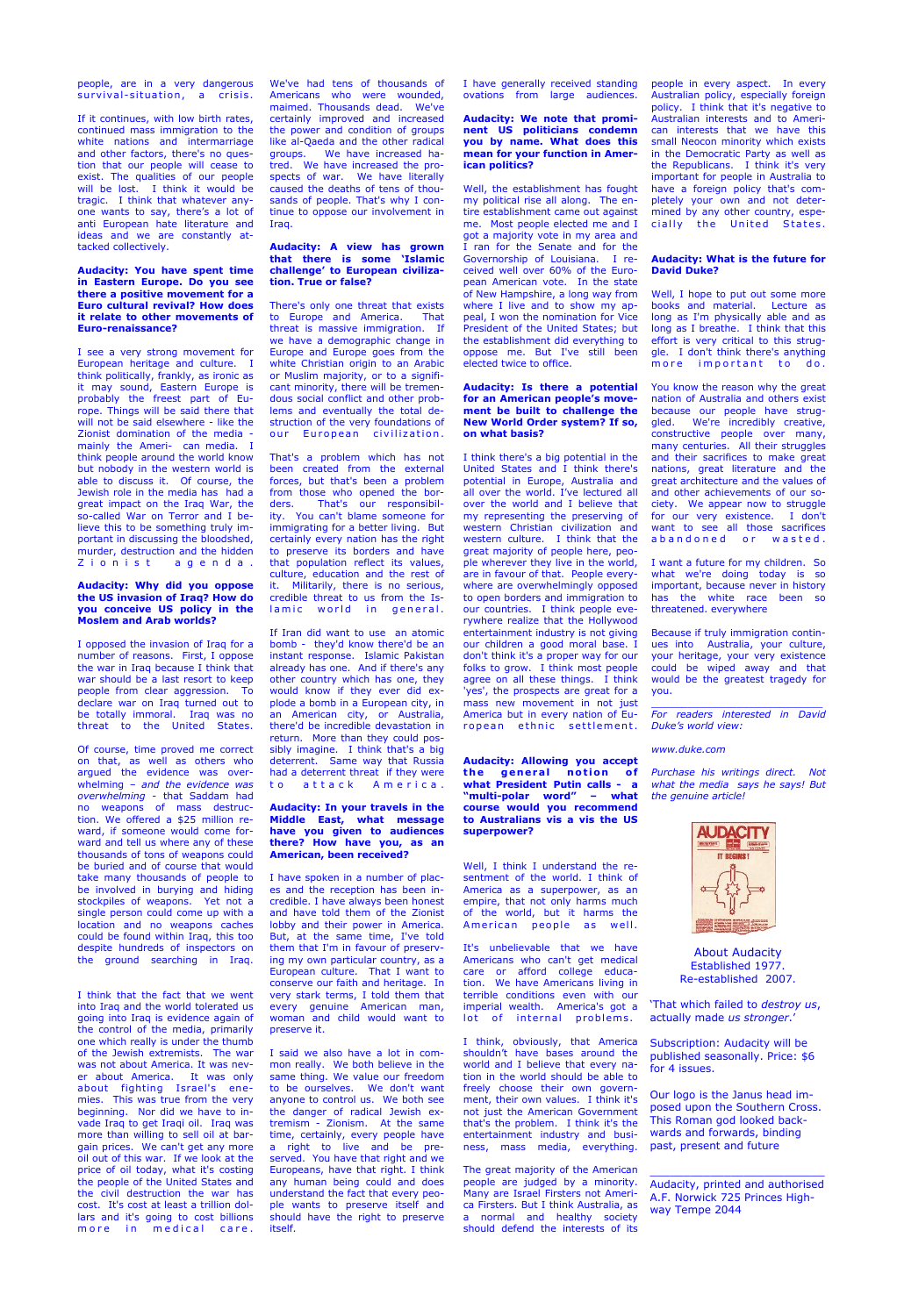## Given Australia's Populate And Perish Policy : Is It Time For An Enviro-nationalism? Alec Saunders

*Australia's population of 21.15 millions is set to grow to just under 35 millions by 2050. It could easily surpass 50 millions by 2100.*

By 2100, Australia's European majority will have long before become an absolute minority. It may lapse into minority status before 2070. The immigration surge, drawn from the Third World, the higher birth rates of these immigrant groups, the below-replacement fertility of European Australian population and some intermarriage, will have ensured it. With these changes, comes the cultural genocide of the Australian identity.

There is no solace in the perverted notion that we have nothing to lose anyway because there is no Australian identity. According to the multicultural industry, Australia can only be defined as 'immigrant', that the plurality of cultures that exist here means, that an *Australian* culture is a fiction. This is *liberal racism*, the hatred by rootless cosmopolitan rich traitor class (those whom William Lane said have "neither colour nor country") of the *inconvenient people* who occupy this land and who whisper in the factories, the clubs and the schools, that it's theirs and they are being dispossessed.

We now ask the vital question: how many? Regardless of their race or nationality, whether they mix or don't, or any other question of that sort – how many is really right for Australia's carrying capacity? How many upright, talking simians for Australia? Thirty millions? Fifty millions? One hundred millions? Clearly, population numbers are knowingly pushed higher by the traitor class supported by its flunkeys in academia, media and on the Left whilst Australia is facing environmental disaster. Are they insane?

#### **Environmental Disaster**

The Inter-Governmental Panel On So why increase population? To in-Climate Change (IPCC) Fourth As-crease the labour force and the sessment (2007), places Australia consumer market as part of the on the road to ruin. By 2020, the capitalist rationale for progress? significant loss of biodiversity on the Great Barrier Reef and the Queensland Wet Tropics. By 2030, water crises over southern and eastern Australia. By 2030, the decline of agriculture and forestry in most of Australia. By 2050, risks to

some coastal developments by sealevel rises. By 2050, continual 'drought' in Central Australia.

With all this comes the destruction of Australia's capacity to feed itself and manage many varieties of industrial production. One Australian climatologist, Professor Lyons of Murdoch University, has studied climate-change models in southwestern Western Australia. He has concluded that rainfall will decline over the next 40 – 60 years - and has already declined by 10% since 1970. He reasons that widespread clearing reduces rainfall because rain-bearing clouds are more likely to form over native vegetation than cleared paddocks.

In the Perth press In September 2007, there were reports that thirty per cent of trees, brushes and flowers are dead or dying in the Kulburri National Park.

To produce chiefly for export, Australia has over-cleared the land. To increase population, demands more clearing. The problem intensifies.

Is this why we hear of massive desalination plants to support the megalopolis that Sydney is to become? A former premier of Victoria (Steve Bracks) would impose a megalopolis status on Melbourne, demanding another desalination plant. And Adelaide and Perth, which are already entering into a water crisis – will demand one each. The dependence of urban life on desalination implies a danger to the viability of our cities.

> **Australia First: A New 'Australians Against Further Immigration' (AAFI)?**

Is this why water is to be privatised to corporations and managed (over priced) to enforce rationing to farmers and rural Australians? Is this why water is to be recycled in our country towns? The dependence of rural Australia on rationed and recycled water would suggest danger for agriculture.

Clearly, the defence of Australia's identity and its economy is married to the defence of its environmental quality.



global drive for new Victorians to try to<br>make Melbourne the nation's biggest city. and Victoria is set to grab a big share of<br>20,000 extra skilled migrant places being<br>considered by the Federal Government.

**John Masanauskas** et is poised to approve the huge<br>intake, with Prime Minister John<br>istrongly backing the plan one-off intake, with Prime Minister John<br>Howard strongly backing the plan.<br>In an exclusive interview with the *Herald* 

high migration to ensure state's future prosperity.<br>"We could become the largest capital city<br>in the country, it's a possibility," he said. **Continued Page 2** 

# one birth every 1 min 56 seconds # one death every 3 mins 59 seconds #1 net international migrant every 3 mins 11 seconds Australia's overall population increase is 1 person every 1 min 44 seconds

**False Greens Push Anti Environment Agenda**

The Greens party, is not an environmentalist party, but a humanist one. What are the Greens saying about population? Worse than nothing! They want it to increase. In his book, *Patriots: Defending Australia's Natural Heritage* (2006), William Lines denounced Bob Brown of the Greens and Philip Toyne of the Australian Conservation Foundation, for putting immigrants ahead of the environment.

The Greens occupy a political space because no one has fought them for it. The humanist agenda of gay rights, same sex marriages and refugee immigration won't help the environment. A new environmentally conscious party is needed. But more! Since the answers to the degradation of our biosphere aren't found inside the liberal democratic framework, the Greens don't have the will power to wage the struggle. To rescue the Australian environment, let alone to protect the heritage of the people, means a fundamental alteration in the economic and political system. It is time for rational radicalism!

#### **If Globalist Liberals Feel Guilty, We'll Help Them Get Better!**

A new enviro-nationalism means closing the doors and attempting against all odds to manage the 'greening of Australia', while building a domestically oriented economy. It means too upsetting (sic) our liberal-minded globalists. These squawkers (like Senators Bob Brown and Kerry Nettle and many a Uniting Church minister) talk about "sharing", "our abundance" with "the poor of the world". Okay, let's share just a little. A nationalist government might consider nationalizing their property (even church property) and *sharing that* with the poor of the world – *as birth control assistance!* Ahh, compulsion is necessary to compel traitors to put their money where their mouths are! We say: don't sit around lecturing the Australian working people about "sharing their wealth", *share yours!*

Lord Robert May, who addressed the Lowy Institute (billionaire Frank Lowy is also a high immigration advocate), said on November 18 2007: "today's global population was expected to increase again by half as much again to reach over 9 billion by 2050". He then identified action to reduce population as essential to good relations between nations. Basically, it means hundreds of millions of the starving might be knocking at Australia's doors within two decades. Apocalypse!

Always, it is naked capitalism which drives immigration more than any deluded do-gooder. It is corporate logic that has raped the Australian earth. The false Green and his friends merely provide a fig leaf for evil.

When AAFI emerged in 1988, it answered a need, only partly carried on today by the non-party Sustainable Population Australia (SPA). The AAFI warned that immigration was a challenge to identity, economy, lifestyle, environment and freedom. It sought to create an across class popular nationalist and green party challenge to the Establishment

In 2005/6, some 180,000 permanent visas were issued. About 176,000 were issued last year. The nightmare population projections for Australia, inside the secret boardroom meetings and ministerial briefings, may be considered *'targets'*.

The position taken by AAFI was abandoned for a more basic electoral and social critique of immigration. That was regrettable. The first formula was richer! Australia First argues that it is time to seize the Green ground by offering a true defence of our environment, a vital building block for a new Australian freedom party!

#### **ABS Population Check**

World Population estimated on November 30 2007 by the US Bureau of Census.

#### 6,633,573,302

Australia's resident population on November 26 2007 estimated as:

#### 21,148,712

Australia's population is calculated from the resident population of March 31 2007 and assumes growth at:

(Assumptions consistent with Series A Population Projections Australia 2004—2101)